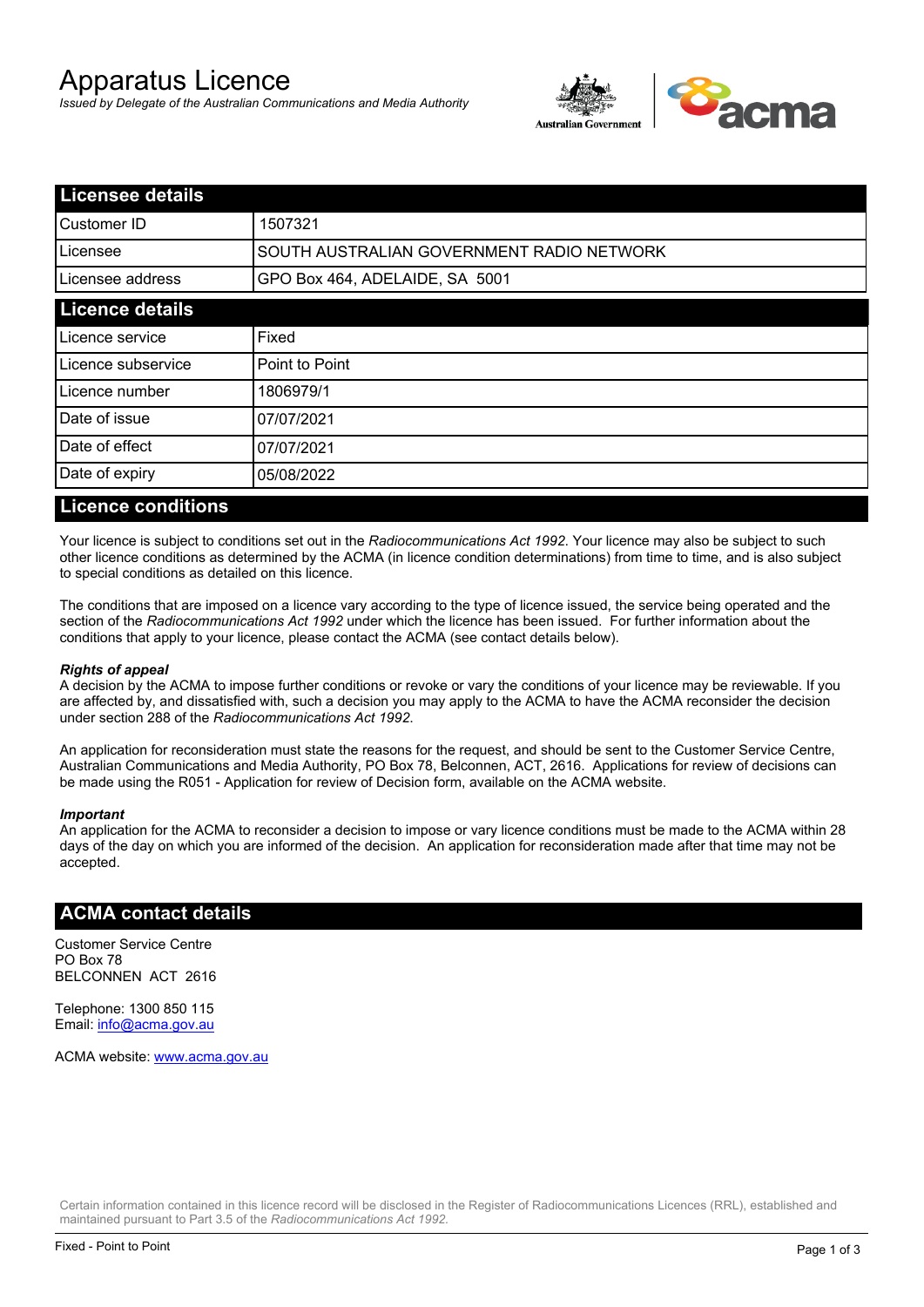# **Advisory Notes applying to licence no.: 1806979/1**

Conditions applicable to the operation of Point to Point station(s) authorised under this licence can be found in the Radiocommunications Licence Conditions (Apparatus Licence) Determination and the Radiocommunications Licence Conditions (Fixed Licence) Determination, the 'fixed licence lcd'. Copies of these determinations are available from the ACMA and from the ACMA home page (www.acma.gov.au).